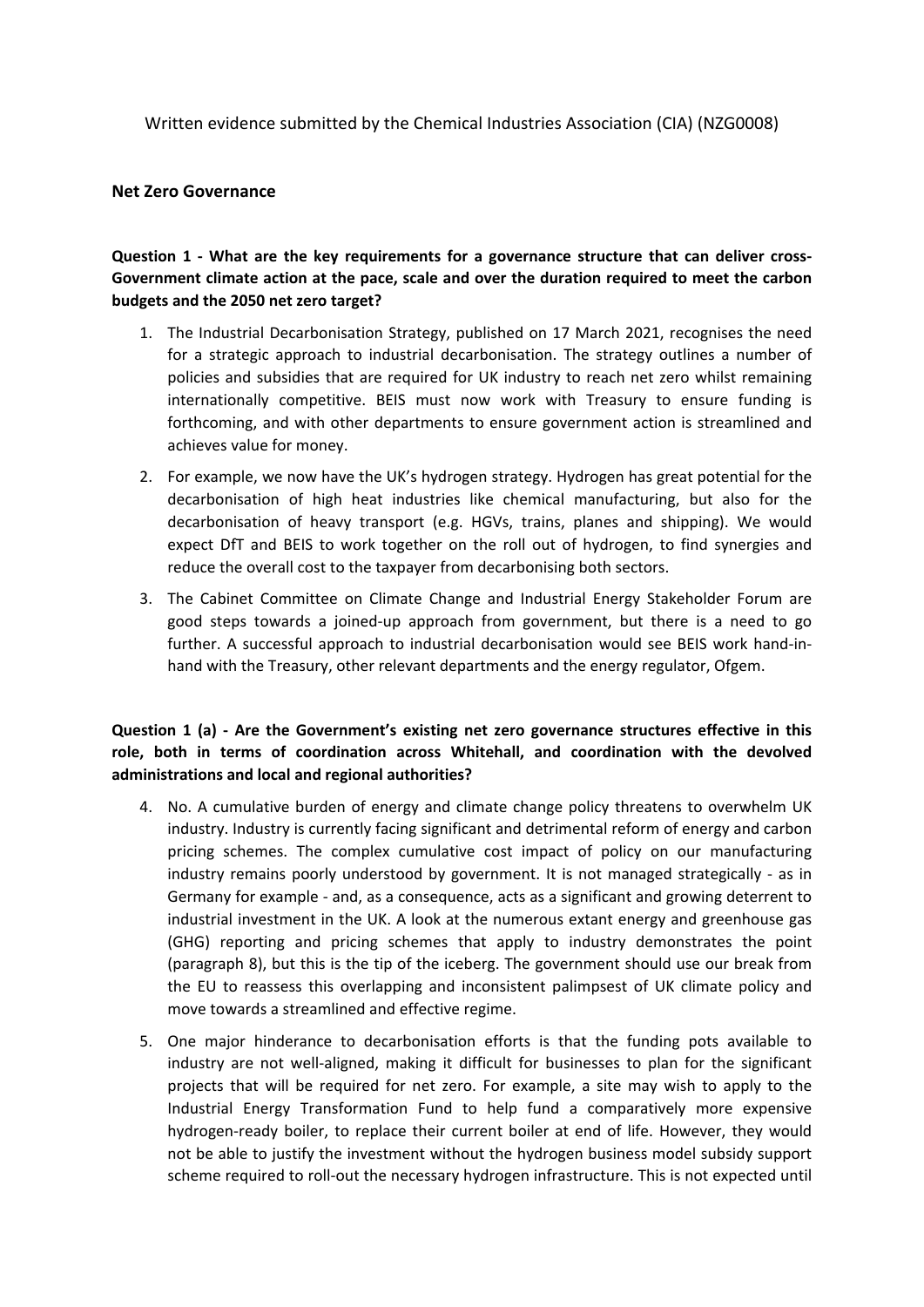2022. Furthermore, cluster decarbonisation sequencing proposals mean that some sites may not have access to clean fuel infrastructure before 2030.

6. In terms of coordination between central government and devolved administrations, climate change is considered a devolved issue and so robust engagement is required to ensure measures to support the transition are complimentary and value for money. If devolved administrations move in a different direction to government with regards to support for key technologies like hydrogen and carbon capture, then the business case for investment within the UK could be undermined.

#### **Question 1 (b) - What alternative governance structures could be established to coordinate and deliver cross-Government action on climate change more effectively?**

7. No comment.

#### **Question 1 (c) - What metrics should the Government use to measure their progress towards net zero?'.**

- 8. In terms of measuring progress on industrial decarbonisation, there is a lack of alignment between policy teams even within departments. For example, BEIS has recently proposed introducing a 'performance-based policy framework in large industrial buildings', which would require businesses that fall within scope to report energy consumption and GHG emission data. This comes on top of five existing reporting schemes that chemical operators in the UK comply with: the Pollution Inventory, the Energy Savings Opportunity Scheme (ESOS), the Streamlined Energy and Carbon Reporting Framework (SECR), the Climate Change Agreements (CCAs) and the UK Emissions Trading System (UK ETS). Moreover, this proposal has arrived at the same time that BEIS are proposing to significantly expand obligations under both the SECR and ESOS.<sup>12</sup>
- 9. The Industrial Decarbonisation Strategy, published on 17 March 2021, recognises the need for a strategic approach to industrial decarbonisation, embracing the advantages of creating a competitive zero carbon industrial base in the UK over offshoring our emissions. Monitoring progress to identify areas for Government action, will be an important part of that process and we note the proposals in the Strategy for additional monitoring metrics (page 97, Table 9.1). The current patchwork of energy and carbon reporting requirements is not a sensible or effective way of monitoring or even incentivising industrial decarbonisation. It duplicates requirements, creates confusion, complicates investment decisions, and even creates perverse incentives. Industry needs effective, joined-up action from government and a robust framework for measuring progress. Layer upon layer of slightly differing and poorly coordinated reporting requirements only serve to use up the time and resources of UK manufacturing's on-site energy managers, who would rather be working on energy and emission reduction projects.
- 10. Putting aside the administrative confusion, our narrowly focussed territorial emission targets penalise UK manufacturers in favour of more carbon intensive manufacturers overseas, leading to the offshoring of the UK's consumption-related emissions. The result has been the loss of jobs, skills and manufacturing capacity in the UK without much benefit to the climate.

<sup>1</sup> *Mandatory climate-related financial disclosures by publicly quoted companies, large private companies and LLPs*, published on [www.gov.uk](http://www.gov.uk/) on 24 March 2021.

<sup>2</sup> *Strengthening the Energy Savings Opportunity Scheme (ESOS)*, published on [www.gov.uk](http://www.gov.uk/) on 6 July 2021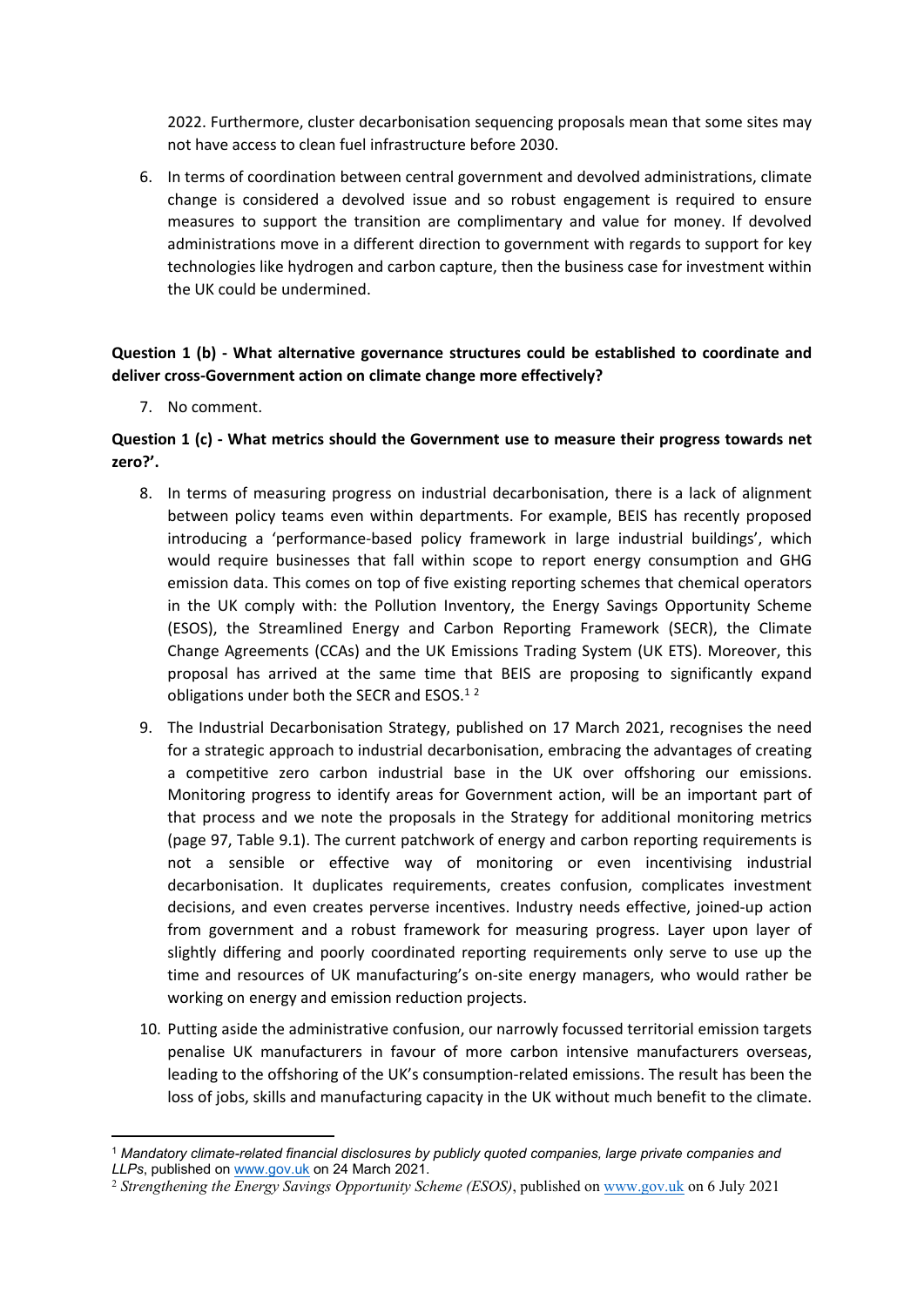<span id="page-2-0"></span>The government must now focus on monitoring and reducing consumption emissions, through measures to encourage low-carbon consumption. This would allow UK manufacturers to maintain competitiveness by passing through the higher cost of low carbon manufacturing to the end consumer. It would also incentivise manufacturers overseas to reduce emissions. Such measures could include carbon border adjustment, product standards and labelling, and public procurement of low carbon products. These measures have the support of the Committee on Climate Change yet we understand that DIT is opposed to 'green protectionism'.<sup>3</sup> On this issue, government must heed the advice of their independent advisor on climate change, and BEIS, the Treasury and DIT must work together with industry to act on that advice.

# **Question 2 - What governance structures would enable HM Treasury to give greater priority to the net zero target and the carbon budgets in its financial and economic decisions?**

11. No comment.

# **Question 2 – (a) How could HMT better ensure that spending decisions contribute to achieving net zero in the long term?**

12. No comment.

**Question 3 - What signals and support does business need from the Government in order to deliver cross-economy decarbonisation in line with the carbon budgets and the net zero target? What delivery function should Government provide itself and are relevant regulatory bodies mandated and resourced effectively to deliver on Government priorities?**

13. A just transition for UK industry would include the following support: 1) In the **near-term**, carbon leakage protection - including appropriate free allocation under the UK ETS and insulation from high and rising energy prices - to maintain our international competitiveness during the transition; 2) In the **short/ medium-term**, tax-payer funded capital grants and ongoing operational subsidies to switch to net zero manufacturing techniques, and; 3) In the **long-term**, carbon border tariffs and minimum carbon standards, to allow us to pass through the cost of decarbonisation to the end consumer. The CCC's Sixth Carbon Budget supports this policy pathway and estimates that £2-3 bn would be needed per year, to support manufacturers at risk of carbon leakage in the early 2030s.[3](#page-2-0)

# **Question 3 (a) - How do policy and regulatory signals and support vary between Government Departments (and how have they varied over time)? How is this affecting business activity on climate change?**

14. Environmental impacts are inherently linked but are often addressed separately, by different departments and through different legislation. For example, abating an air pollutant such as volatile organic compounds through thermal oxidation creates in itself its own environmental impact. Support fuels may be required where autothermal combustion is not possible for a given waste gas stream, this represents an additional consumption of energy,

<sup>3</sup> CCC (2020) Sixth Carbon Budget: Policies for the Sixth Carbon Budget and Net Zero